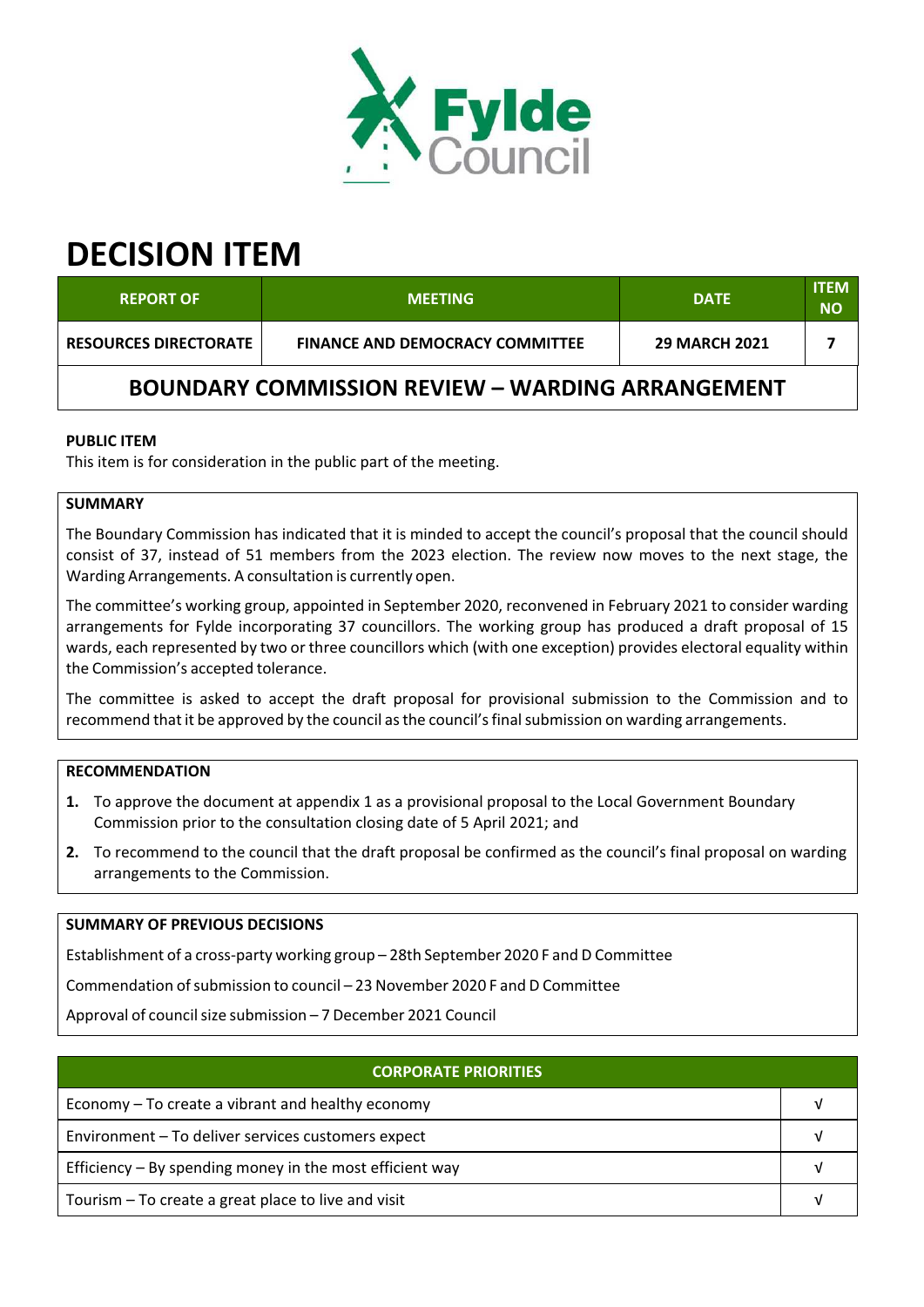#### **REPORT**

#### THE REVIEW

- 1. Members will be aware that the Local Government Boundary Commission is carrying out an electoral review of the council. The aim of the electoral review is to recommend ward boundaries that mean each councillor represents approximately the same number of voters. The review is also intended to ensure that ward boundaries reflect the interests and identities of local communities, as well as promoting effective local government. More information about the review is available at www.lgbce.org.uk/all-reviews/northwest/lancashire/fylde.
- 2. There are two elements of the review, which are council size (that is, the number of councillors) and warding arrangements. The council submitted a proposal to the Commission that the council size should be 37 councillors, instead of the present 51. The Commission is minded to accept that proposal, so the focus now moves to warding arrangements.
- 3. The consultation on warding arrangements closes on 5 April. However the Commission has agreed to receive a provisional proposal from the council, pending the proposal being confirmed once Council has met on 19 April 2021.

## WARDING ARRANGEMENTS

- 4. As with the consultation on council size, any person, group or organisation can submit a proposal for warding arrangements. Proposals must be evidence based and demonstrate how they meet the three aims of the review, asset out in paragraph 1 above. The Commission will have regard to the quality of each proposal, rather than its source. In other words, the council's proposal will only carry weight to the extent that it addresses the aims of the review.
- 5. In September 2020, the committee appointed a working group consisting of<sup>1</sup> Councillors Buckley, Green, Nulty, Oades, Singleton and Small to work up the council's proposals to the Commission. The working group reconvened in February 2021 to consider warding arrangementsfor Fylde incorporating 37 councillors.
- 6. The Working Group have participated in a number of meetings overrecent weeks(19 February and 5, 12 March) to draft a warding arrangements proposal. This proposal is attached for approval.
- 7. The proposal recommends the creation of fifteen new wards, each represented by two or three councillors. All of the proposed wards respect existing parish boundaries and with one exception provide electoral equality within the 10% tolerance indicated by the Commission as being acceptable. In the one exceptional instance where electoral equality within that tolerance is not achieved, the proposal provides justification based on the community and coherence of that particular area.
- 8. The draft proposal is attached for approval by the committee as a provisional submission to the Commission and to be recommended to the council for adoption as Fylde's final proposal for warding arrangements.

#### REVIEW TIMETABLE

9. The remaining stages in the Commission's review are as follows:

| Warding patterns consultation closes                               | 5 April 2021     |
|--------------------------------------------------------------------|------------------|
| Commission meeting to agree draft recommendations 15 June 2021     |                  |
| Draft recommendations consultation opens                           | 29 June 2021     |
| Draft recommendations consultation closes                          | 6 September 2021 |
| Commission meeting to agree final recommendations 16 November 2021 |                  |
| Final recommendations published                                    | 30 November 2021 |

| <b>IMPLICATIONS</b> |                                      |  |
|---------------------|--------------------------------------|--|
| Finance             | No direct implications at this stage |  |

Councillor Lee substituted for Councillor Oades on two occasions when the group considered warding arrangements.